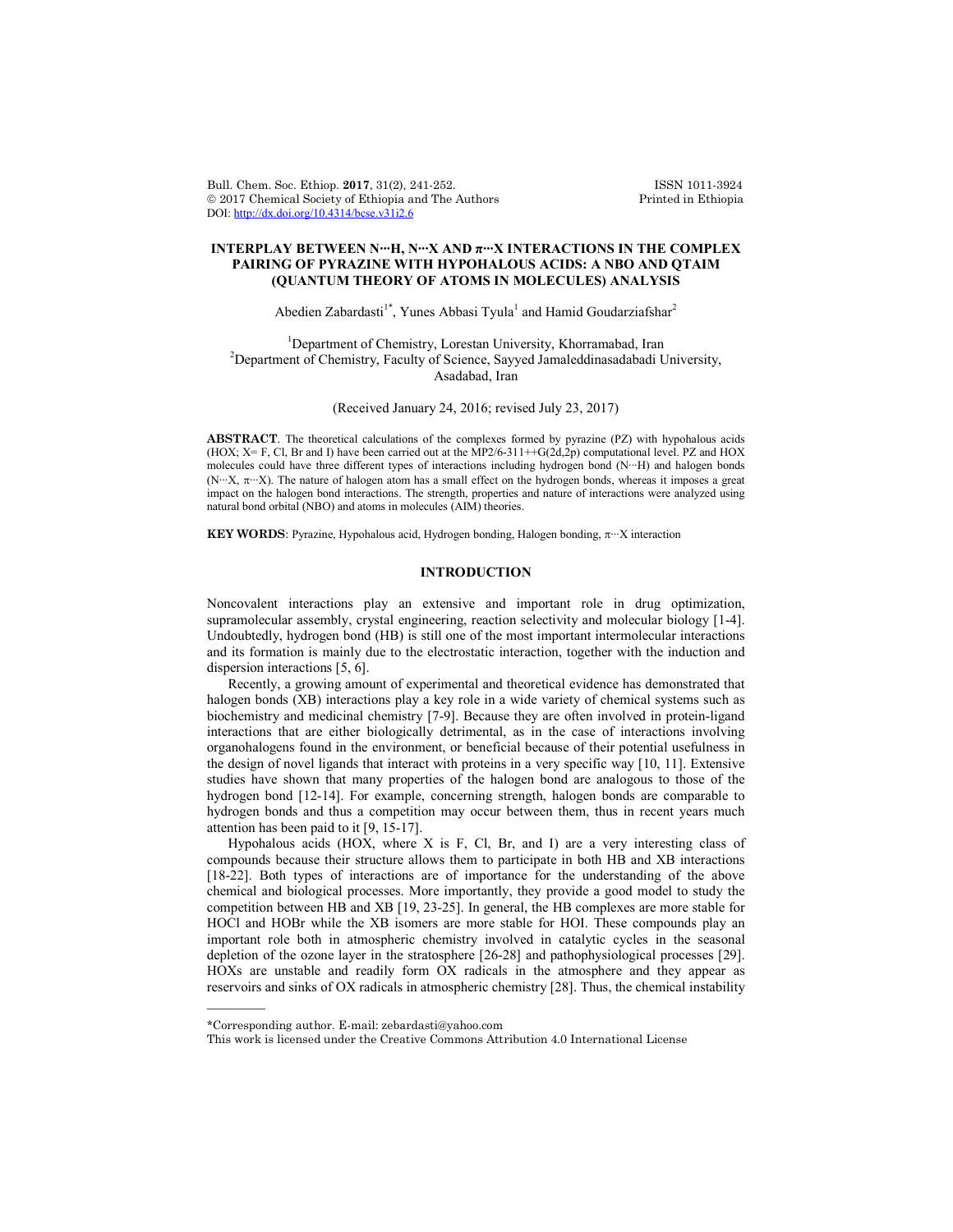of HOXs makes it difficult to experimentally study their properties. The HOXs are only stable in solution, only hypofluorous acid (HOF) was obtained pure in the condensed phase where X-ray analysis revealed the infinite angular O–H―O chains [30]. In addition, they, as powerful oxidizing agents can participate in oxidation, epoxidation and hydroxylation processes [31, 32]. The HOXs present lower acidities than hydrohalic acids HX ( $X = F$ , Cl, Br, and I); however, they are more acidic than water [33]. A number of studies have characterized the hydrogen bonded cluster formed by the HOXs with themselves [34-36] or with other molecules [18, 21, 37-39]. The structures, properties and interaction nature in these complexes have been understood with the natural bond orbital (NBO) and atoms in molecules (AIM) theories.

On the other hand, pyrazine (hereafter, denoted as PZ) is a heterocyclic aromatic organic compound with the chemical formula  $C_4H_4N_2$ . PZ is a symmetrical molecule with point group  $D_{2h}$ , its derivatives such as phenazine are well known for their antitumor, antibiotic and diuretic activities [40]. To the best of our knowledge, neither theoretical nor experimental data regarding the structural information of the interaction of PZ with any of the HOXs is available in the literature. In the absence of experimental information, a theoretical analysis of the existence of such complexes and their properties appear to be in order. The present work reports a detailed examination of the stabilities, electronic structure, and vibrational frequencies of these complexes.

### **COMPUTATIONAL METHODS**

Geometry optimizations of the monomers and complexes were performed at the MP2 method  $[41]$  with the 6-311++G(2d,2p) [42] basis set for all atoms, except iodine, for which the def2-TZVPP [43] basis set was used. Harmonic vibrational frequency calculations were used at the same level of theory to identify the local minima structures on the potential energy surfaces and to obtain zero-point vibrational energy (ZPVE). The interaction energy (∆E) was calculated as the difference between the total energy of the complex and the sum of total energies of the monomers. The basis set superposition error (BSSE) was estimated with the counterpoise (CP) method of Boys and Bernardi [44] to correct the interaction energy. The natural bond orbital (NBO) method [45] was used to analyze the interaction of the occupied and empty orbitals via procedures contained within Gaussian 03 [46]. The electron density topological analysis based on the theory of atoms in molecules (AIM) for all the complexes were performed at the MP2/6-  $311++G(2d,2p)$  computational level using the AIM2000 program [47]. All calculations were carried out using the Gaussian 03 package [46].

#### **RESULTS AND DISCUSSION**

The results of geometry optimizations (stabilization energies, binding distances, vibrational stretching frequencies and structures) for the PZ and its complexes with HOX ( $X = F$ , Cl, Br and I) molecules are given in Tables 1–4 and Figure 1. Regarding the methods of electron donation from PZ to HOX, two models interactions were considered.

The first is PZ:HOX-A in which PZ could have either hydrogen bond (PZ:HOX-A-HB) or halogen bond (PZ:HOX-A-XB) interactions with HOX molecules, Figure 1. For the second one (PZ:HOX-B) we could only optimize the XB interactions. In model A, interactions were carried out using N electron lone pairs of PZ, but in the model B  $\pi$ -electrons of PZ roles out as electron donor. The binding distance, hydrogen and halogen bond angle of respective complexes, and changes in the O-H and O-X bond lengths are given in Table 2. The N $\cdots$ H, N $\cdots$ X and  $\pi$  $\cdots$ X distances are in the ranges of  $1.752 - 1.769$  Å,  $2.519 - 3.021$  Å and  $3.100 - 3.182$  Å, respectively. The given values are smaller than the sum of the van der Waals radii of the respective atoms  $(2.6 \text{ Å}$  for H and N atoms,  $2.9 \text{ Å}$  for F and N atoms,  $3.3 \text{ Å}$  for Cl and N atoms,  $3.5 \text{ Å}$  for Br and N atoms, 3.6 Å for I and N atoms, 3.5 for C and Cl atoms, 3.6 for C and Br, 3.8 for C and I).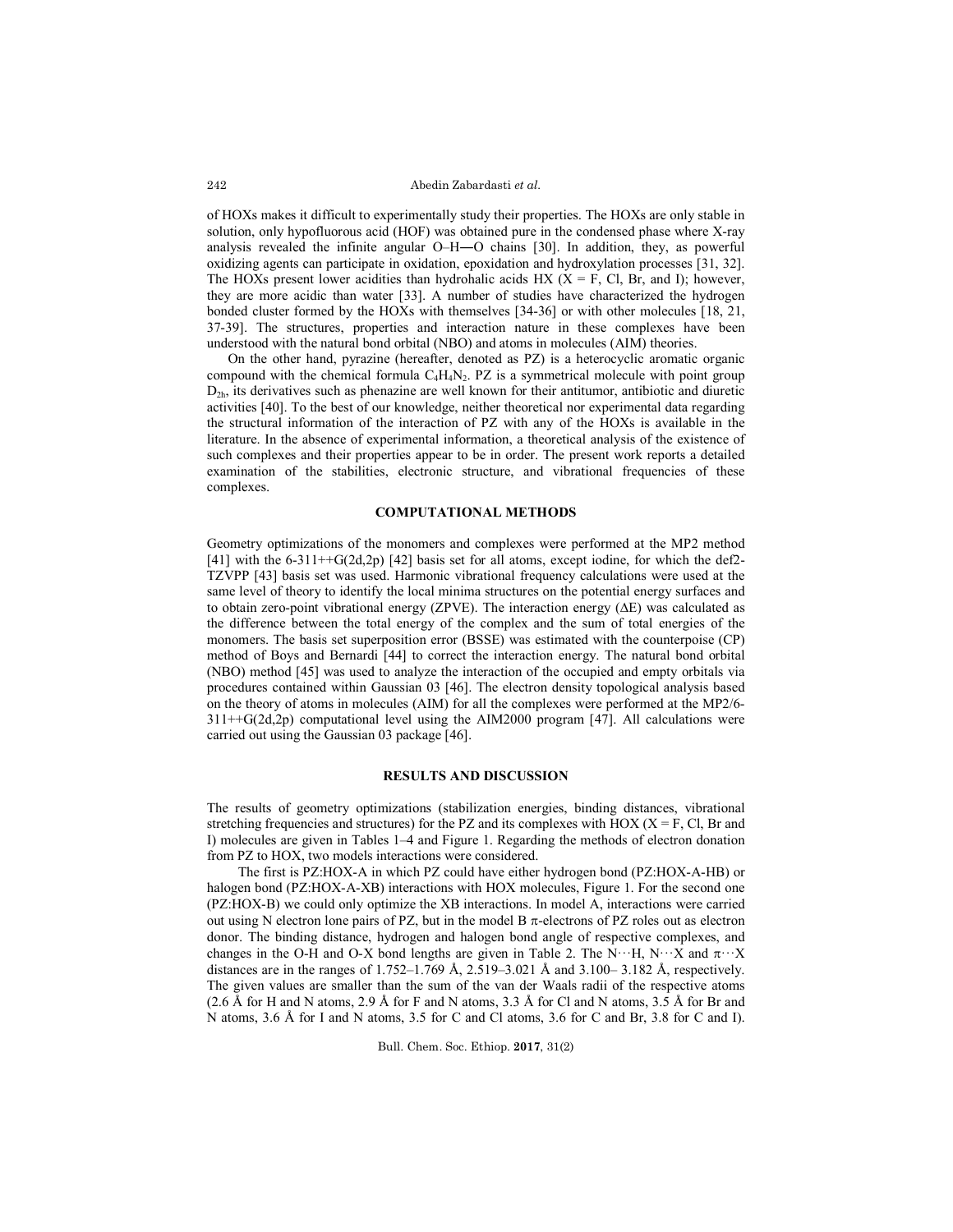The H···F distance almost amounts to the sum of the van der Waals radii of the H and F atoms The H $\cdots$ F distance almost amounts to the sum of the van der Waals radii of the H and F atoms (2.5 Å for H and F atoms). This confirms the presence of the H $\cdots$ N hydrogen bond in PZ:HOX-A-HB (X = F, Cl, Br, I); and also the X···N (X = F, Cl, Br, I) and the X··· $\pi$  (X = Cl, Br, I) halogen bond interactions in the PZ:HOX-A-XB and PZ:HOX-B complexes, respectively. For the HOF only the PZ:HOF-A structures could be optimized. The interaction energy is a convincing measurement for the stability of studied complexes.



Figure 1. Optimized structures of the complexes between PZ-HOX  $(X = F, C I, Br and I)$  at the MP2/6-311++G(2d,2p) computational level.

 $MP2/6-311++G(2d,2p)$  computational level.<br>According to the interaction energies (Table 1), the stabilities of PZ:HOX-A-HB (X Cl, Br) complexes are greater than  $PZ:HOX-A-XB$  and  $PZ:HOX-B$ , but in the case of  $X = I$  the PZ:HOI-A-XB is more stable than PZ:HOI-A-HB and PZ:HOI-B. Hydrogen bonding in PZ:HOX-A-HB complexes were not influenced by X atom, considerably, thus their stabilization PZ:HOI-A-XB is more stable than PZ:HOI-A-HB and PZ:HOI-B. Hydrogen bonding in PZ:HOX-A-HB complexes were not influenced by X atom, considerably, thus their stabilization energies are close together. The H···N distance in P A-HB ( $X = Cl$ , Br and I) complexes. It is in line with its stability and this subject has been demonstrated in the HB complexes of hypohalous acids previously [39, 48]. This might be attributed to the nature of O–X bonds, since O–F bond is a covalent, polarized bond, while other O-X bonds are of electron donor-acceptor-type with the halogen donating electron density to the valence shell of oxygen [19, 49]. There is a good linear correlation coefficient between the change of the H…N distance and interaction energy (SE<sup>corr.</sup>) in PZ:HOX-A-HB complexes (Figure 2).  $K = \text{Cl}$ , Br and I) complexes. It is in line with its stability and this subject has been ated in the HB complexes of hypohalous acids previously [39, 48]. This might be to the nature of O-X bonds, since O-F bond is a c

However, in the XB complexes, with an increase in the mass of halogen, there is an increase in both the electron density at the bond critical point and stabilization energy. According to the However, in the XB complexes, with an increase in the mass of halogen, there is an increase in both the electron density at the bond critical point and stabilization energy. According to the concept of  $\sigma$ -hole (the regi surface) which is used to explain the halogen bonding, a halogen atom with positive σ interacts more effectively with the sites rich in electron. Therefore, a halogen atom with more interacts more effectively with the sites rich in electron. Therefore, a halogen atom with more positive σ-hole forms a stronger halogen bond interaction. Since Br has a larger atomic radius than that of Cl, the effectiv than that of Cl, the effective nuclear charge of Br on valence electrons decreases and its  $\sigma$ -hole becomes stronger and more positive. As a result, the halogen bonding of Br and its complex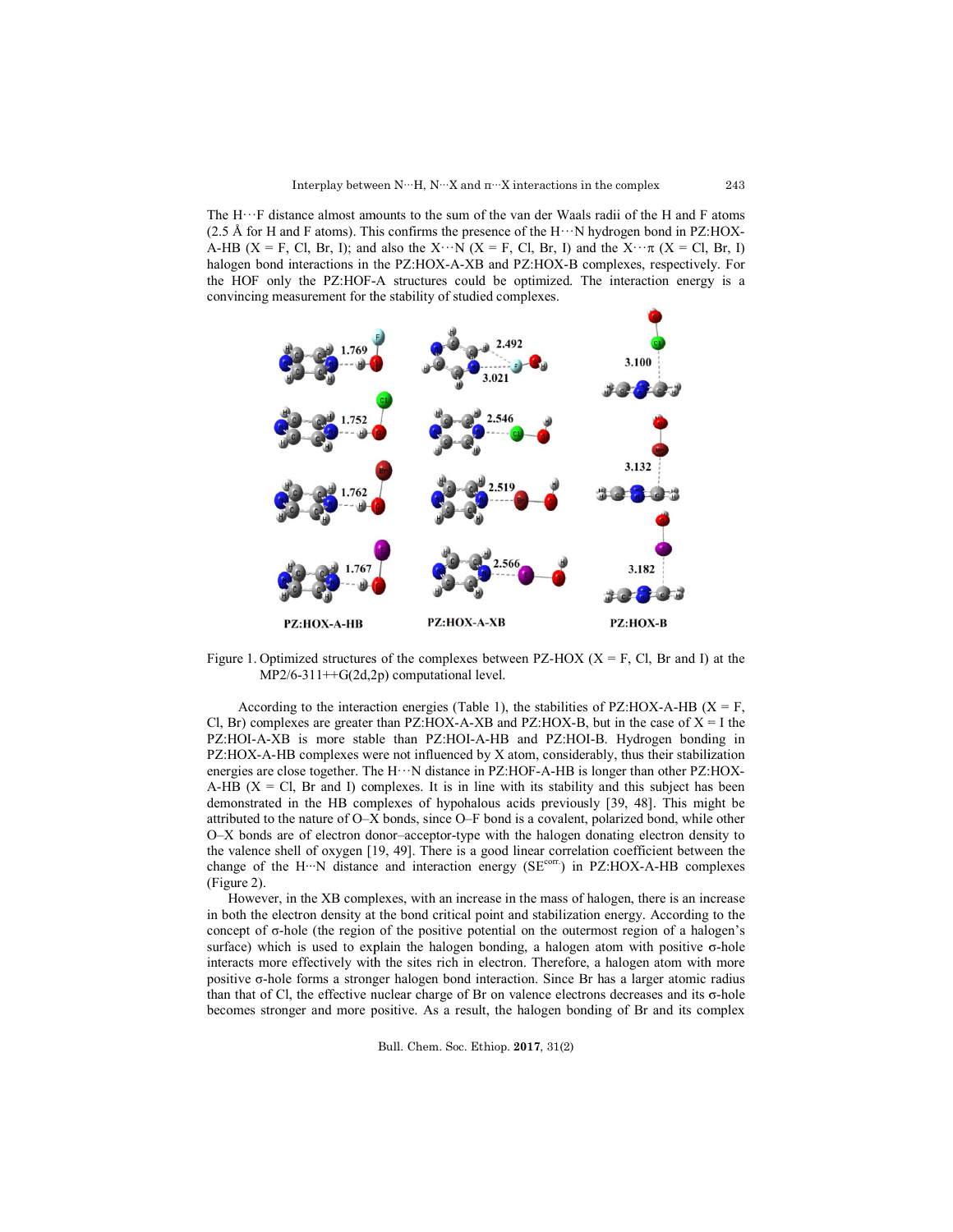become stronger and more stable than those of Cl. The same is true for iodine and bromine. Thus, the strength of the XB increases as follows:  $F < CI < Br < I$ , and iodine forms the strongest XB (Table 1). This trend also could be related to the role of atomic quadrupoles ( $\Theta$ zz) on the halogen atoms in the XB complexes [50]. The quadrupole of the halogen atoms increases in the order of  $F < CI < Br < I$ . Thus stabilities of XB complexes are in agreement with the sequence given for  $\Theta$ zz of the halogen atoms, Figure 3. Regarding Table 2, the H–O bond is elongated in PZ:HOX-A-HB, shortened in the PZ:HOX-A-XB except in PZ:HOF-A-HB and remained constant in the PZ:HOX-B. The X–O bond is lengthened in XB complexes and contracted in HB ones except in PZ:HOF-A-HB which it shows a small elongation. Table 3 presents stretching frequencies of HOX as well as the H–O and O–X band shifts. In the free HOX molecules the stretching frequencies of the H–O and X–O bonds were appeared around 3797–3806 and 590–954 cm<sup>-1</sup>, respectively.

Table 1. Uncorrected stabilization energy (SE<sup>uncorr</sup>), BSSE and stabilization energy corrected with BSSE and  $\triangle ZPE$  (SE<sup>corr.</sup>)<sup>a</sup> all in kcal mol<sup>-1</sup> at the MP2/6-311++G(2d,2p) level<sup>b</sup>.

| Complex      | $SEuncorr$ . | $\triangle ZPE$ | <b>BSSE</b> | SE <sup>corr</sup> |
|--------------|--------------|-----------------|-------------|--------------------|
| PZ:HOF-A-HB  | $-10.78$     | 1.60            | 1.91        | $-7.27$            |
| PZ:HOCl-A-HB | $-11.24$     | 1.55            | 2.12        | $-7.57$            |
| PZ:HOBr-A-HB | $-10.94$     | 1.51            | 2.07        | $-7.36$            |
| PZ:HOI-A-HB  | $-11.12$     | 1.44            | 2.33        | $-7.35$            |
| PZ:HOF-A-XB  | $-1.67$      | 0.41            | 0.62        | $-0.64$            |
| PZ:HOCl-A-XB | $-6.19$      | 0.78            | 1.88        | $-3.53$            |
| PZ:HOBr-A-XB | $-9.22$      | 0.80            | 2.02        | $-6.4$             |
| PZ:HOI-A-XB  | $-12.95$     | 0.84            | 2.98        | $-9.13$            |
| PZ:HOCl-B    | $-3.19$      | 0.37            | 1.23        | $-1.59$            |
| PZ:HOBr-B    | $-3.82$      | 0.38            | 1.56        | $-1.88$            |
| PZ:HOI-B     | $-5.54$      | 0.35            | 2.41        | $-2.78$            |

 ${}^{\text{a}}\text{SE}^{\text{cor}}$ 

 $T = SE^{uncorr} + BSSE + \Delta ZPE$ . <sup>b</sup>For I atom, the def2-TZVPP pseudopotential basis set was adopted.



Figure 2. Plots of N…H distances versus interaction energies (SE<sup>corr.</sup>) in PZ:HOX-A-HB complexes.

Description of the HOX and PZ frequencies shift in HB versus XB complexation seems interesting. The O–X stretching frequencies show  $5-11$  cm<sup>-1</sup> blue shifts in PZ:HOX-A-HB but -9 to -68 cm<sup>-1</sup> red shifts in the PZ:HOX-A-XB complexes. On the other hand, in agreement with stabilities of adducts while blue shifts of O–X in the PZ:HOX-A-HB is not much sensitive to the X function but red shifts of this bond increased for heavier X atoms considerably.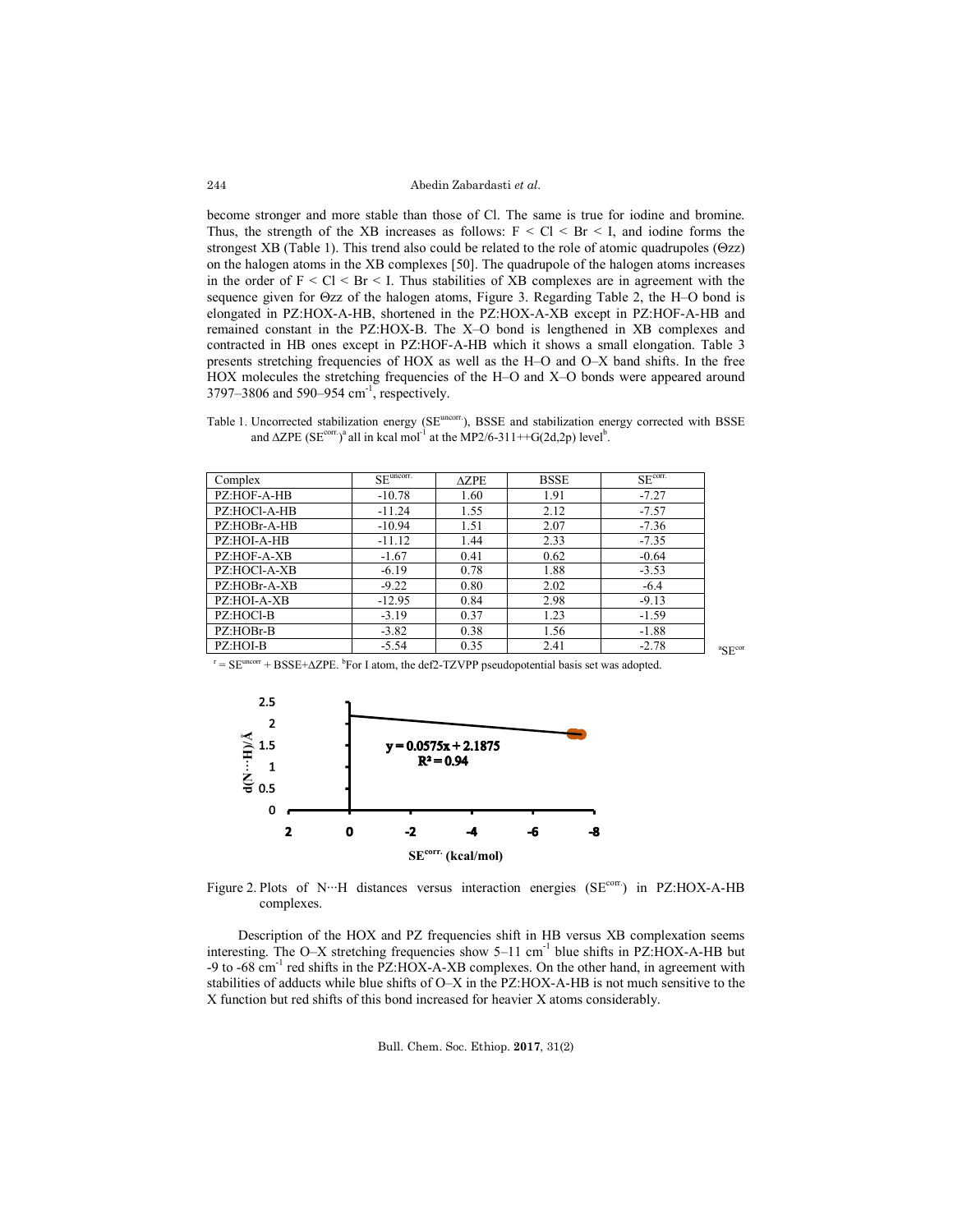Interplay between N∙∙∙H, N∙∙∙X and π∙∙∙X interactions in the complex



Figure 3. SE<sup>corr</sup> versus quadrupole for PZ:HOX-A-XB complexes.

| Compound     | $R_1$          | R <sub>2</sub> | $r_{H-O}$ | $\Delta r_{\rm H-O}$ | $r_{O-X}$ | $\Delta r_{O-X}$ | $\theta$ |
|--------------|----------------|----------------|-----------|----------------------|-----------|------------------|----------|
| HOF          |                |                | 0.967     |                      | 1.436     |                  |          |
| <b>HOCl</b>  | -              |                | 0.966     | ۰                    | 1.719     | ۰                |          |
| <b>HOBr</b>  |                |                | 0.966     | ۰                    | 1.848     | ۰                |          |
| HOI          |                |                | 0.966     | ۰                    | 1.990     | ۰                |          |
|              | N…H            |                |           |                      |           |                  |          |
| PZ:HOF-A-HB  | 1.769          |                | 0.990     | 0.023                | 1.442     | 0.006            | 171.3    |
| PZ:HOCl-A-HB | 1.752          |                | 0.991     | 0.025                | 1.713     | $-0.006$         | 175.1    |
| PZ:HOBr-A-HB | 1.762          | ۰              | 0.991     | 0.025                | 1.839     | $-0.009$         | 178.1    |
| PZ:HOI-A-HB  | 1.767          | ۰              | 0.990     | 0.026                | 1.980     | $-0.010$         | 174.0    |
|              | $N \cdots X$   | $H \cdots X$   |           |                      |           |                  |          |
| PZ:HOF-A-XB  | 3.021          | 2.492          | 0.967     | $\theta$             | 1.439     | 0.002            | 167.4    |
| PZ:HOCl-A-XB | 2.546          |                | 0.965     | $-0.001$             | 1.746     | 0.028            | 177.5    |
| PZ:HOBr-A-XB | 2.519          |                | 0.965     | $-0.001$             | 1.887     | 0.039            | 178.1    |
| PZ:HOI-A-XB  | 2.566          |                | 0.964     | $-0.002$             | 2.027     | 0.037            | 178.1    |
|              | $C=C \cdots X$ |                |           |                      |           |                  |          |
| PZ:HOCl-B    | 3.100          | ۰              | 0.966     | $\theta$             | 1.725     | 0.006            | 168.1    |
| PZ:HOBr-B    | 3.132          |                | 0.966     | $\theta$             | 1.857     | 0.009            | 168.1    |
| PZ:HOI-B     | 3.182          |                | 0.966     | $\theta$             | 2.000     | 0.010            | 169.2    |

Table 2. Binding distances ( $R/\text{\AA}$ ), bond lengths (r/Å) and their changes ( $\Delta r/\text{\AA}$ ), of respective complexes calculated at the MP2/6-311++G(2d,2p) level.

In contrast the H–O stretching frequencies displayed -479 to -525 cm<sup>-1</sup> red shifts in the PZ:HOX-A-HB but 10–19 cm<sup>-1</sup> blue shifts in the PZ:HOX-A-XB (X = Cl, Br, I) complexes. In PZ:HOX-B small red shifts (-2 to -4 cm<sup>-1</sup> for H–O and -17 to -19 cm<sup>-1</sup> for O–X) were observed. The red shift of H–O in the PZ:HOX-B complexes can be due to the charge transfer of  $lp_X \rightarrow \pi^*_{C=C}$ , which leads to the decrease of the s-character in the oxygen hybrid orbital of the O–H bond, thus leading to the red shift of its stretching frequency. The N∙∙∙H bands in PZ:HOX-A-HB appeared at  $199-221$  cm<sup>-1</sup> and it decreased with an increases in the mass of X atom. Also the N∙∙∙X band in PZ:HOX-A-XB complexes observed in the range of 30–105 cm-1 and it increased with an increases in the mass of X. There is a good linear relationship between the electron densities ( $\rho$ ) at the N⋅⋅⋅X BCPs with the  $\Delta r_{O-X}/\hat{A}$  and  $\Delta v_{O-X}/\text{cm}^{-1}$  in the PZ:HOX-A-XB complexes (Figure 4).

Regarding the PZ:HOX-B, the stretching frequencies of their  $\pi$ <sup>∙</sup>⋅⋅ X bonds are in the range of 76–84 cm<sup>-1</sup>. As shown in Table4, the stretching frequencies of C=N ( $v_{C=N(Sym)}$ ,  $v_{C=N(Asym)})$  and C=C ( $v_{C=C}$ ) of PZ in the PZ:HOX-A-HB show blue shift (5–14 cm<sup>-1</sup>) with complexation. It is clear that  $lp_N \rightarrow \sigma^*_{OH}$  intermolecular charge transfer decrease the intensity of  $lp_N \rightarrow \pi^*$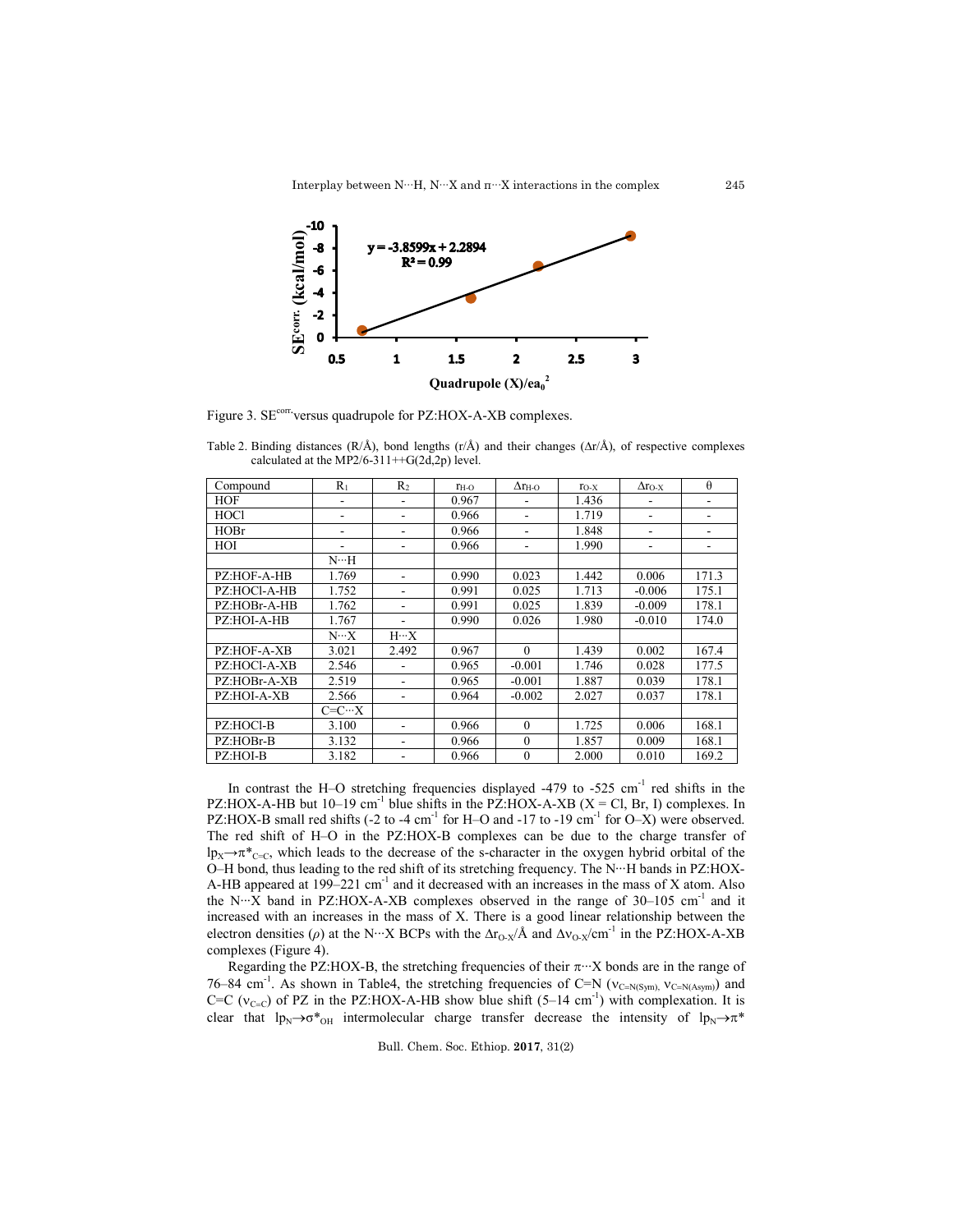intramolecular transitions, so they lead to these blue shifts in PZ:HOX-A-HB complexes. In PZ:HOX-A-XB system the stretching frequencies of C=N and C=C bonds for  $X = F$  remained unchanged since no significance  $lp_N \rightarrow \sigma^*_{0F}$  charge transfer was occurred. But for X = Cl, Br, and I the  $lp_N \rightarrow \sigma^*_{OX}$  charge transfers leads to blue shift of C=N and C=C bonds (2–16 cm<sup>-1</sup>) which this shift for  $v_{C=N(Sym)}$  are greater than other ones. Eventually in PZ:HOX-B the  $v_{C=N(Asym)}$ and  $v_{C=C}$  show small red shift while  $v_{C=N(Sym)}$  shows blue shift with complexation. There is a good correlation between the  $\pi$ <sup>∙</sup>⋅∙X distance with the stabilization energy (SE<sup>corr.</sup>) and  $\Delta r_{O-X}/\text{\AA}$  in the PZ:HOX-B complexes (Tables 1, 2).

Table 3. Unscaled vibrational frequencies (v, cm<sup>-1</sup>) with corresponding intensities (values given in parenthesis, km mol<sup>-1</sup>) and frequency shifts  $(\Delta v, \text{ cm}^{-1})$  of [PZ:HOX] complexes at the MP2/6- $311++G(2d,2p)$  level.

| Compound     | $v_{H-O}$  | $\Delta v_{\text{H-O}}$ | $V_{O-X}$ | $\Delta v_{O-X}$ | $V_{Y\cdots X}$ | $V_{N\cdots H}$ |
|--------------|------------|-------------------------|-----------|------------------|-----------------|-----------------|
| <b>HOF</b>   | 3797(49)   |                         | 954(1)    |                  |                 |                 |
| <b>HOCl</b>  | 3803(83)   |                         | 730(11)   | ۰                |                 |                 |
| HOBr         | 3801(92)   |                         | 628(15)   |                  |                 |                 |
| HOI          | 3806(116)  |                         | 590(23)   |                  |                 |                 |
| PZ:HOF-A-HB  | 3318(1435) | $-479$                  | 959(4)    | 5                |                 | 221(15)         |
| PZ:HOCI-A-HB | 3278(1670) | $-525$                  | 739(9)    | 9                |                 | 213(10)         |
| PZ:HOBr-A-HB | 3292(1702) | $-509$                  | 643(12)   | 11               |                 | 205(8)          |
| PZ:HOI-A-HB  | 3294(1691) | $-512$                  | 599(21)   | 9                |                 | 199(8)          |
| PZ:HOF-A-XB  | 3797(54)   | $\theta$                | 945(0.38) | $-9$             | $30(8)^{a}$     |                 |
| PZ:HOCl-A-XB | 3813(85)   | 10                      | 664(112)  | -66              | $93(12)^{a}$    |                 |
| PZ:HOBr-A-XB | 3812(93)   | 11                      | 560(120)  | -68              | $98(16)^a$      |                 |
| PZ:HOI-A-XB  | 3825(109)  | 19                      | 541(126)  | $-49$            | $105(15)^{a}$   |                 |
| PZ:HOCl-B    | 3799(88)   | $-4$                    | 712(28)   | $-18$            | $77(2)^{b}$     |                 |
| PZ:HOBr-B    | 3797(37)   | $-4$                    | 609(37)   | $-19$            | $84(2)^{6}$     |                 |
| PZ:HOI-B     | 3804(133)  | $-2$                    | 573(51)   | $-17$            | $76(1)^{b}$     |                 |





Figure 4. Relationship between the electron densities at the N⋅⋅⋅ X BCPs with the  $\Delta v_{O-X}$  (a) and  $\Delta r_{O-X}$  (b) in the PZ:HOX-A-XB complexes.

## **AIM ANALYSIS**

The atom in molecules (AIM) theory [47] was applied here to analyze the characteristics of the intermolecular bond critical points (BCP) in the studied complexes. The topological parameters including the electron density ( $\rho$ ), Laplacian of electron density at BCP ( $\nabla \rho_{BCP}$ ), and the energy density (Hc) at BCP which is the sum of the kinetic electron energy density  $(G<sub>C</sub>)$  and the potential electron density (V<sub>C</sub>), (H<sub>C</sub> = G<sub>C</sub> + V<sub>C</sub>), derived from the Bader theory also indicate the nature of interaction. The electron density  $(\rho)$  had a positive correlation with bond strength, that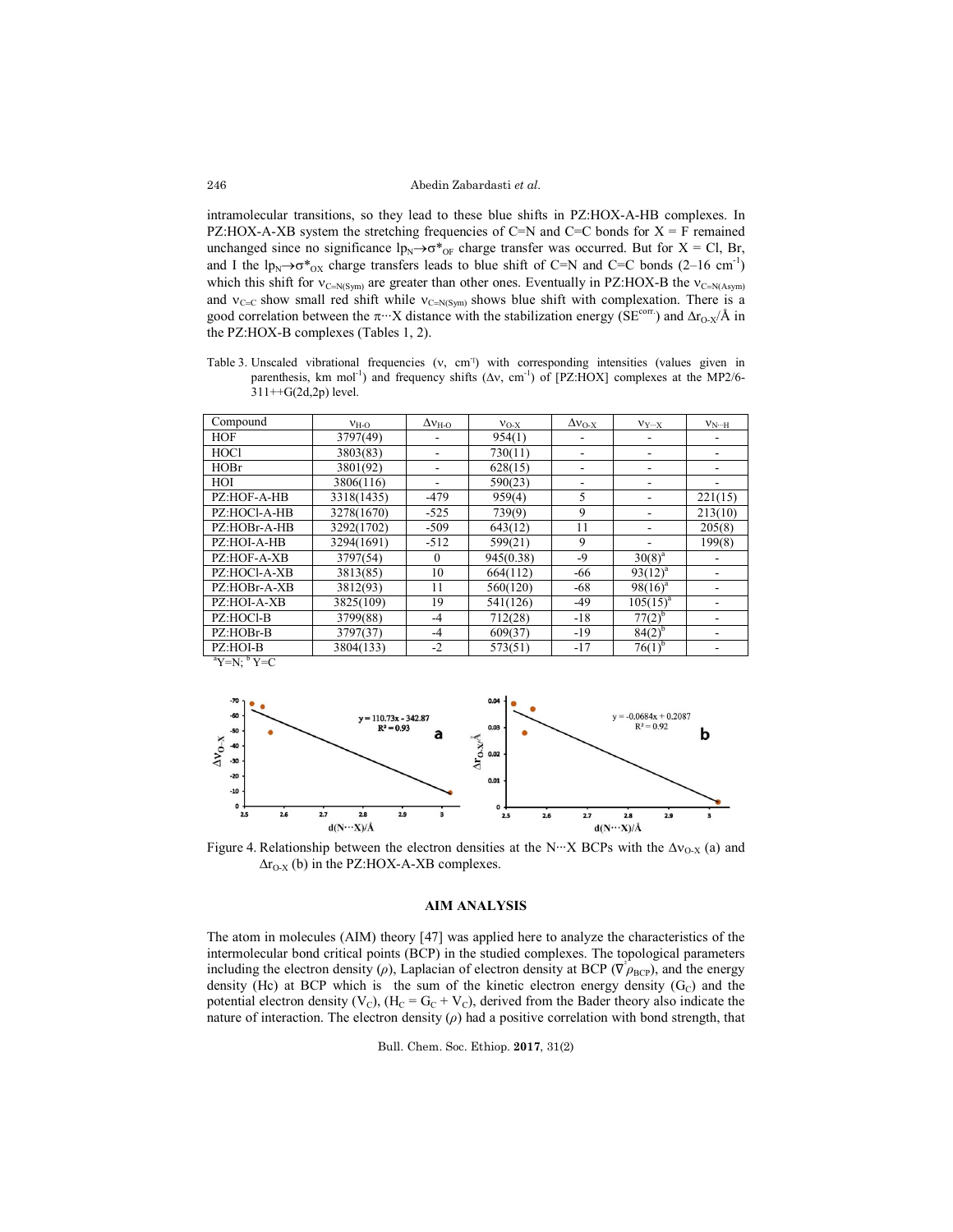is, the  $\rho$  was bigger (smaller), and the bond strength was stronger (weaker). The  $\nabla^2 \rho_{\rm BCP}$  reflected the characters of bond, and the negative value of the Laplacian of the electron density at BCP  $(\nabla^2 \rho_{\text{BCP}} < 0)$  determined the concentration of the electron charge in the region between the nuclei of the interacting atoms and is typical of covalent bonds-shared interactions. In the case of the  $\nabla^2 \rho_{\text{BCP}} > 0$ , there was a depletion of the electron charge between atoms, indicating that there is an interaction of closed-shell systems like ions, van der Waals interactions, or H-bonds. Therefore, when the  $\nabla^2 \rho_{\text{BCP}} < 0$ , there was no doubt about its covalency (from the AIM theory point of view). When  $H_C < 0$ , we have an H-bond or van der Waals interaction while  $H_C > 0$  returns to bonds with a covalent in character. Also, the  $-G<sub>C</sub>/V<sub>C</sub>$  ratio specifies the nature of interactions. Hence, the value of  $-G<sub>C</sub>/V<sub>C</sub>$  can indicate the character of interactions which is covalent or noncovalent in their natures. If such a ratio is greater than one,  $(-G_C/V_C > 1)$ , the interaction is noncovalency.

Table 4. Unscaled vibrational frequencies  $(v, cm<sup>T</sup>)$  of C=C and C=N in free PZ and their [PZ:HOX] complexes with the frequency shifts  $(\Delta v, \text{ cm}^{-1})$ .

| Compound     | $V = C$ | $\Delta v_{C=C}$ | $V_{C=N}$ | $\Delta v_{C=N}$ | $V_{C=N}$ | $\Delta v_{C=N}$ |
|--------------|---------|------------------|-----------|------------------|-----------|------------------|
|              |         |                  | (Asym)    | (Asym)           | (Sym)     | (Sym)            |
| PZ.          | 1603    |                  | 1549      |                  | 1340      |                  |
| PZ:HOF-A-HB  | 1614    | 11               | 1554      | 5                | 1351      | 11               |
| PZ:HOCl-A-HB | 1613    | 10               | 1554      | 5                | 1351      | 11               |
| PZ:HOBr-A-HB | 1613    | 10               | 1554      | 5                | 1352      | 12               |
| PZ:HOI-A-HB  | 1612    | 9                | 1554      | 5                | 1354      | 14               |
| PZ:HOF-A-XB  | 1603    | $\theta$         | 1548      | $-1$             | 1340      | $\Omega$         |
| PZ:HOCl-A-XB | 1605    | $\overline{2}$   | 1553      | 4                | 1348      | 8                |
| PZ:HOBr-A-XB | 1606    | 3                | 1554      | 5                | 1352      | 12               |
| PZ:HOI-A-XB  | 1607    | 4                | 1552      | 3                | 1356      | 16               |
| PZ:HOCl-B    | 1599    | -4               | 1548      | $-1$             | 1346      | 6                |
| PZ:HOBr-B    | 1596    | $-7$             | 1547      | $-2$             | 1347      | 7                |
| PZ:HOI-B     | 1594    | $-9$             | 1546      | $-3$             | 1347      |                  |

Table 5. Topological parameters for the complexes between PZ andhypohalous acids (HOX, X= F, Cl, Br and I) at the MP2/6-311++G(2d,2p) level.

| Complex      | bcp                      | $\rho$ | $\nabla^2$ | - Ge      | Vc        | $-Gc/Vc$ | Hc        |
|--------------|--------------------------|--------|------------|-----------|-----------|----------|-----------|
| PZ:HOF-A-HB  | $N \cdot \cdot H$        | 0.0447 | 0.0961     | $-0.0308$ | $-0.0376$ | 0.8194   | $-0.0068$ |
| PZ:HOCI-A-HB | $N \cdot \cdot H$        | 0.0468 | 0.0972     | $-0.0322$ | $-0.0401$ | 0.8029   | $-0.0079$ |
| PZ:HOBr-A-HB | $N \cdot \cdot \cdot H$  | 0.0457 | 0.0968     | $-0.0315$ | $-0.0388$ | 0.8115   | $-0.0073$ |
| PZ:HOI-A-HB  | $N \cdot \cdot H$        | 0.0455 | 0.0970     | $-0.0315$ | $-0.0387$ | 0.8131   | $-0.0072$ |
| PZ:HOF-A-XB  | $N \cdot \cdot F$        | 0.0057 | 0.0250     | $-0.0054$ | $-0.0046$ | 1.1791   | 0.0008    |
| PZ:HOCI-A-XB | N…Cl                     | 0.0308 | 0.1039     | $-0.0248$ | $-0.0236$ | 1.0513   | 0.0012    |
| PZ:HOBr-A-XB | $N \cdot \cdot$ Br       | 0.0379 | 0.1112     | $-0.0288$ | $-0.0299$ | 0.9648   | $-0.0011$ |
| PZ:HOI-A-XB  | $N\cdot\cdot\cdot I$     | 0.0425 | 0.1072     | $-0.0310$ | $-0.0352$ | 0.8804   | $-0.0042$ |
| PZ:HOCl-B    | $C \cdot \cdot \cdot C1$ | 0.0104 | 0.0369     | 0.0076    | $-0.0059$ | 1.2836   | 0.0017    |
| PZ:HOBr-B    | $C \cdots Br$            | 0.0121 | 0.0387     | 0.0083    | $-0.0070$ | 1.1903   | 0.0013    |
| PZ:HOI-B     | $C \cdot \cdot I$        | 0.0141 | 0.0417     | 0.0093    | $-0.0081$ | 1.1437   | 0.0012    |

If  $(0.5 < G<sub>C</sub>/V<sub>C</sub> < 1)$ , the interaction is partly covalent character in its nature and if it is less than 0.5 ( $-G<sub>C</sub>/V<sub>C</sub> < 0.5$ ), the interaction is covalency. The molecular graphs and values of topological parameters for each intermolecular BCPs of complexes are presented in Table 5.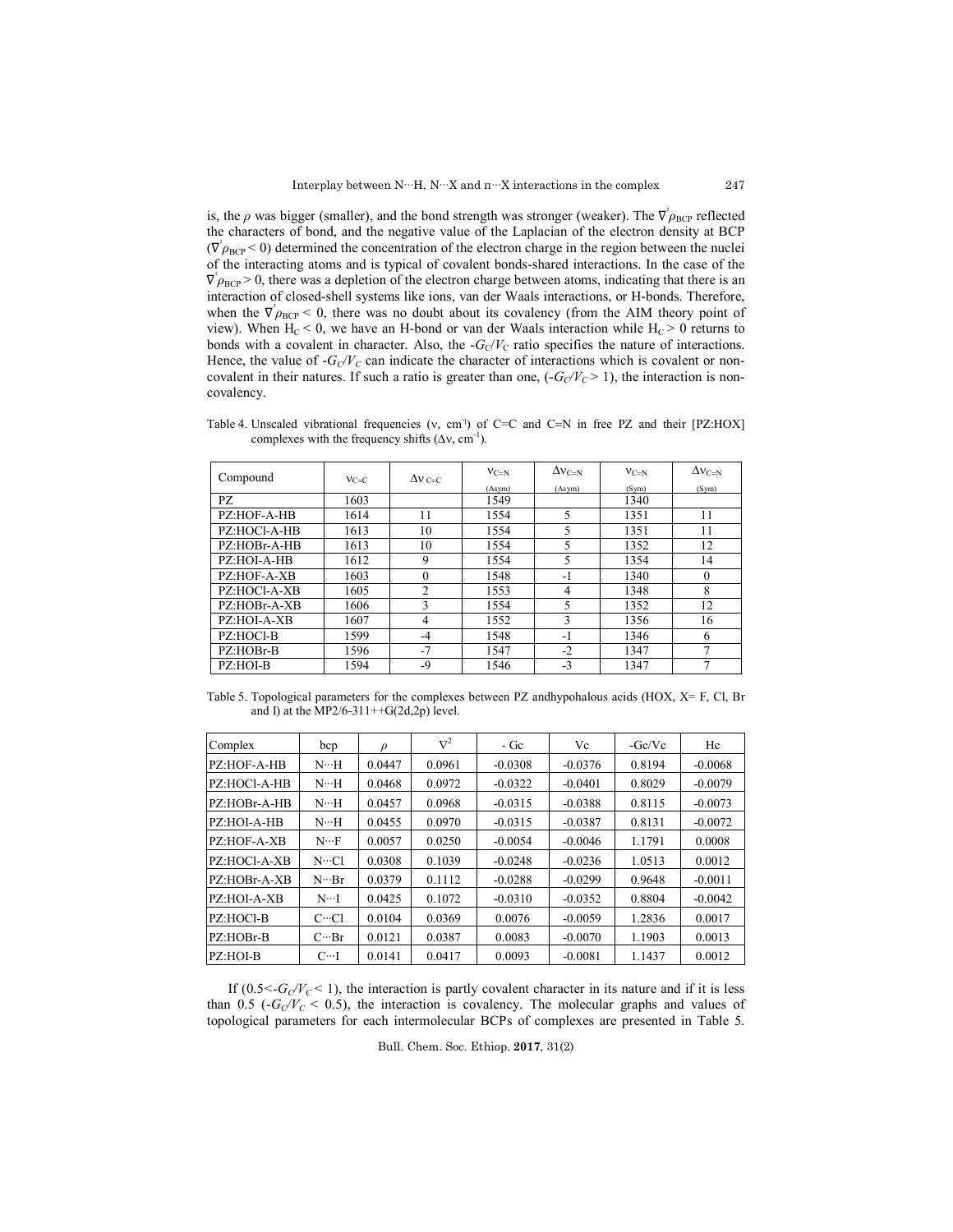#### Abedin Zabardasti *et al.*

The values of electron densities at BCP for the N⋅⋅⋅ X in PZ:HOX-A-XB and  $\pi$ ⋅⋅⋅ X in PZ:HOX-B becomes greater with an increase in X atomic mass, which is in accordance with the changes of stabilization energy and confirming the stronger halogen bond. It also concludes that the halogen bond in PZ:HOX-A-XB was stronger than that in PZ:HOX-B. The electron density at BCP of the N…H in PZ:HOX-A-HB becomes smaller with the increase of X atomic number, exception in PZ:HOF-A-HB which has minimum electron density. The PZ:HOX-A-HB complexes have  $\nabla^2 \rho_{BCP} > 0$ ,  $H_C < 0$ , and  $-G_C/V_C \approx 0.81$  thus they are hydrogen bonds with a weak covalency in their nature. In the PZ:HOX-A-XB complexes, the PZ:HOF-A-XB and PZ:HOCl-A-XB have  $\nabla^2 \rho_{\text{BCP}} > 0$ ,  $H_C > 0$ , and  $-G_C/V_C > 1$  as result they have a purely closed shell XB, whereas  $\nabla^2 \rho_{BCP} > 0$ ,  $H_C < 0$ , and  $-G_C/V_C \approx 0.9$  corresponding to PZ:HOBr-A-XB and PZ:HOI-A-XB indicate that they have XB interactions with partially covalent character in their nature. Regards  $\nabla^2 \rho_{BCP} > 0$ ,  $H_C > 0$ , and  $-G_C/V_C > 1$  for PZ:HOX-B complexes, therefore they show noncovalent XB interaction with purely closed shell characteristics. In the PZ:HOX-A-HB complexes (X = Cl, Br and I), the N⋅⋅⋅H bond distances become larger with the increase of the X atomic mass, which it corresponds to the weaker N∙∙∙H hydrogen bond, and this is consistent with the values of electron densities at the N⋅⋅⋅⋅HBCPs ( $ρ$ <sub>H⋅⋅⋅</sub>⋅) as well as with their vibrational frequencies (N∙∙∙H). Figure 5 shows the linear correlation between the electron densities (*ρ*) at the N…H BCPs with the stabilization energies (SE<sup>corr.</sup>) and interatomic N…H distances in PZ:HOX-A-HB complexes.



Figure 5. Relationship between the electron densities at the N∙∙∙H BCPs with the interaction energies (a) and N∙∙∙H distances (b) in PZ:HOX-A-HB complexes.

#### **NBO ANALYSES**

To detailed analysis of the charge-transfers, we performed natural bond orbital (NBO) calculations [45] for the minima found on the studied HB and XB complexes (Table 6). The PZ:HOX-A complexes were associated with an orbital interaction between the lone pairs in the electron donor (lp<sub>N</sub>) and the antibonding orbitals ( $\sigma^*_{O-H}$  and  $\sigma^*_{O-X}$ ) in the electron acceptor molecule. While in the PZ:HOX-B, complex formations are associated with an orbital interaction between the  $\pi$ bond in the electron donor ( $\pi_{C=C}$ ) and the antibonding orbital in the electron acceptor ( $\sigma^*_{O-X}$ ) as well as lp<sub>X</sub> in HOX as electron donor and  $\pi^*_{C=C}$  in PZ as electron acceptor. The NBO analysis stresses the role of intermolecular orbital interaction in the complex, particularly charge transfer. The second-order perturbation energy  $(E^2)$  can be taken as an index to judge the strength of intermolecular interactions. Table 5 shows the main orbital interactions corresponding to each type of interactions which is present in the complexes.

The large  $lp_N \rightarrow \sigma_{\text{O-H}}^*$  and  $lp_N \rightarrow \sigma_{\text{O-X}}^*$  (X = Cl, Br and I) orbital interactions were observed in the PZ:HOX-A complexes, which can be used to explain the elongation and red shift of their O–H and O–X bonds. The  $lp_N \rightarrow \sigma^*_{O-H}$  orbital interaction becomes smaller with increasing X atomic number in HB complexes and give weaker N∙∙∙H bonds. Whereas in XB types the lp<sub>N</sub> $\rightarrow$ o<sup>\*</sup><sub>O-X</sub> orbital interaction raised as the X atomic number increases and lead to stronger N⋅⋅⋅⋅X halogen bonds. The lp<sub>X</sub>→ $\pi$ <sup>\*</sup><sub>C=C</sub> and  $\pi$ <sub>C=C</sub>→ $\pi$ <sup>\*</sup><sub>O-X</sub> (X = Cl, Br and I) orbital interactions in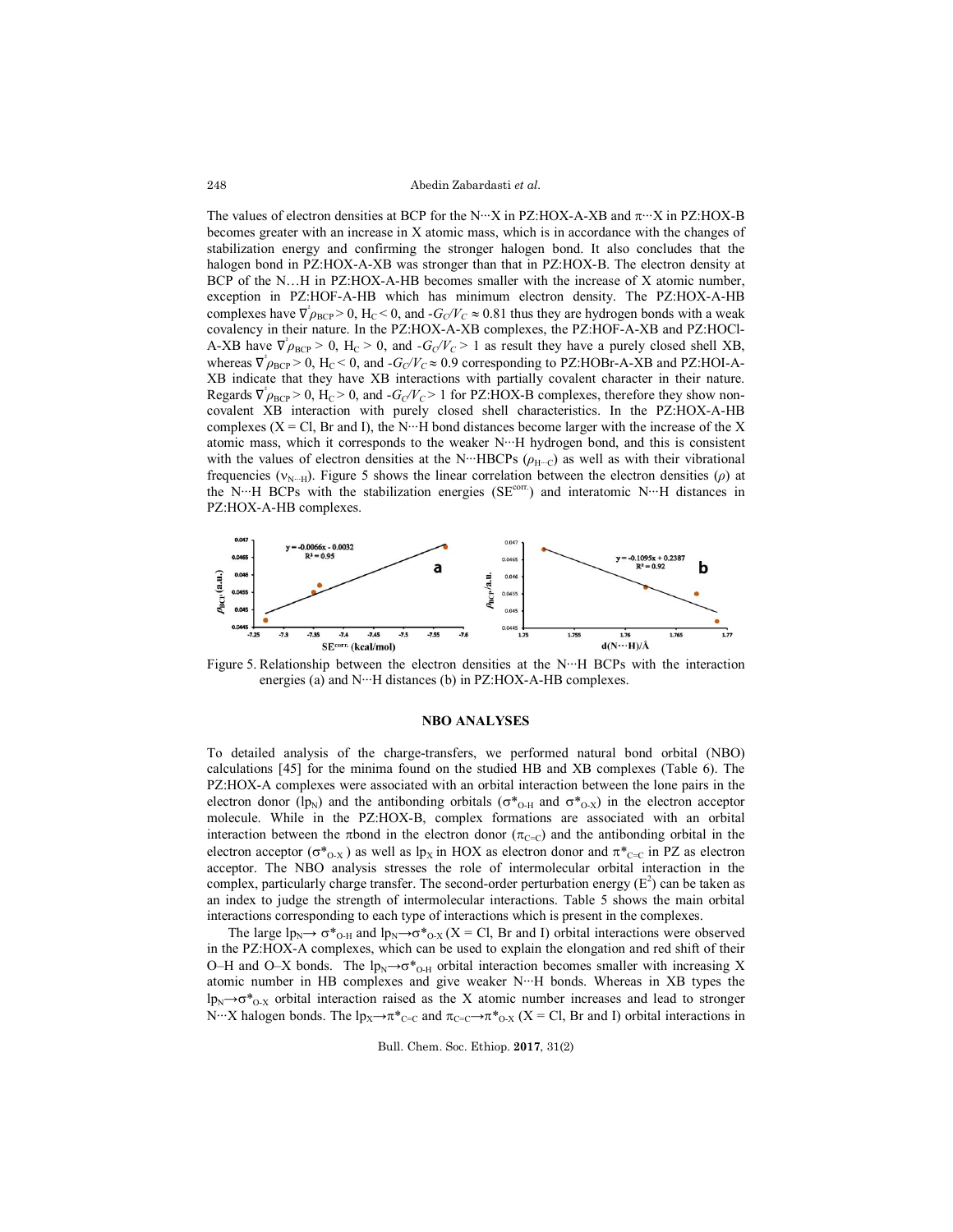the PZ:HOX-B complexes becomes larger with increasing of X atomic number. This can be responsible for the elongation and red shift of the O–H and O–X bonds. In all complexes, the charge transfers are in agreement with the stabilization energies. According to Table 6, with an increase in X atomic number, the charge transfer decreases in the HB, whereas it increases in the XB complexes.

Table 6. Second-order perturbation energies  $(E^2$ , kcal mol<sup>-1</sup>), charge transfer (CT, e) of the PZ-HOX complexes at the MP2/6-311++ $G(2d,2p)$  level.

| Complex      | <b>CT</b> | $E_1^2$ | $E_2^{2^b}$ |
|--------------|-----------|---------|-------------|
| PZ:HOF-A-HB  | 0.0394    | 29.38   |             |
| PZ:HOCl-A-HB | 0.0393    | 29.91   |             |
| PZ:HOBr-A-HB | 0.0383    | 28.31   |             |
| PZ:HOI-A-HB  | 0.0324    | 25.16   |             |
| PZ:HOF-A-XB  | 0.0023    | 0.11    | 0.30        |
| PZ:HOCl-A-XB | 0.0287    | 12.69   |             |
| PZ:HOBr-A-XB | 0.0500    | 22.66   |             |
| PZ:HOI-A-XB  | 0.0587    | 34.37   |             |
| PZ:HOCl-B    | 0.0029    | 2.96    | 0.78        |
| PZ:HOBr-B    | 0.0083    | 4.91    | 1.32        |
| PZ:HOI-B     | 0.0126    | 6.91    | 2.15        |

 ${}^{a}E_{1}$  corresponds to lp<sub>N</sub>→ $\sigma$ <sup>\*</sup><sub>O-H</sub> orbital interaction in PZ:HOX-A-HB, lp<sub>N</sub>→ $\sigma$ <sup>\*</sup><sub>O-X</sub> orbital interaction in PZ:HOX-A-XB and  $\sigma_{C-C} \rightarrow \sigma_{O-X}^*$  orbital interaction in PZ:HOX-B.

 ${}^bE_2$  corresponds to lp<sub>F</sub>→ $\sigma^*_{\text{C-H}}$  orbital interaction in PZ:HOF-B and lp<sub>X</sub>→ $\sigma^*_{\text{C-C}}$  orbital interaction in PZ:HOX-B.

### **CONCLUSIONS**

Complex pairing of pyrazine with hypohalous acids carried out via HB and XB interactions. Except to HOI, in other HOX molecules HB interactions are stronger than the XB. The HB complexes show blue and red shift for the X–O and H–O stretching frequencies, respectively. In the XB complexes the X–O stretching frequencies had red shift while the H–O stretching frequencies displayed blue shift in PZ:HOX-A-XB but red shift in PZ:HOX-B. The C=N and C=C bonds of PZ in PZ:HOX-A systems show blue shift with respect to free PZ molecule. In PZ:HOX-B the  $v_{C=N(Asym)}$  and  $v_{C=C}$  show small red shift while  $v_{C=N(Sym)}$ shows blue shift with complexation.

## **ACKNOWLEDGEMENTS**

We are grateful to the Department of Chemistry, Lorestan University, for providing laboratory facilities and financial support.

### **REFERENCES**

- 1. Wu, J.; Wang, F.-M.; Liu, J.-Q.; Chen, J.-X.; Wu, J.-M.; Li, K.-B.; Wei, Y.; Li Q.-L. Two new 1D coordination polymers: syntheses, structures and properties. *Bull. Chem. Soc. Ethiop*. **2014**, 28, 415-422.
- 2. Jeffrey, G.A. *An Introduction to Hydrogen Bonding*, Oxford University Press: New York; **1997**.
- 3. Zhang, X.-C.; Liu, B. Two Zn and Hg bromide salts based on 1-ethyl-3-methyl imidazolium ionic liquid: Ionothermal synthesis, structures and supramolecular organization. *Bull. Chem. Soc. Ethiop.* **2012**, 26, 407-414.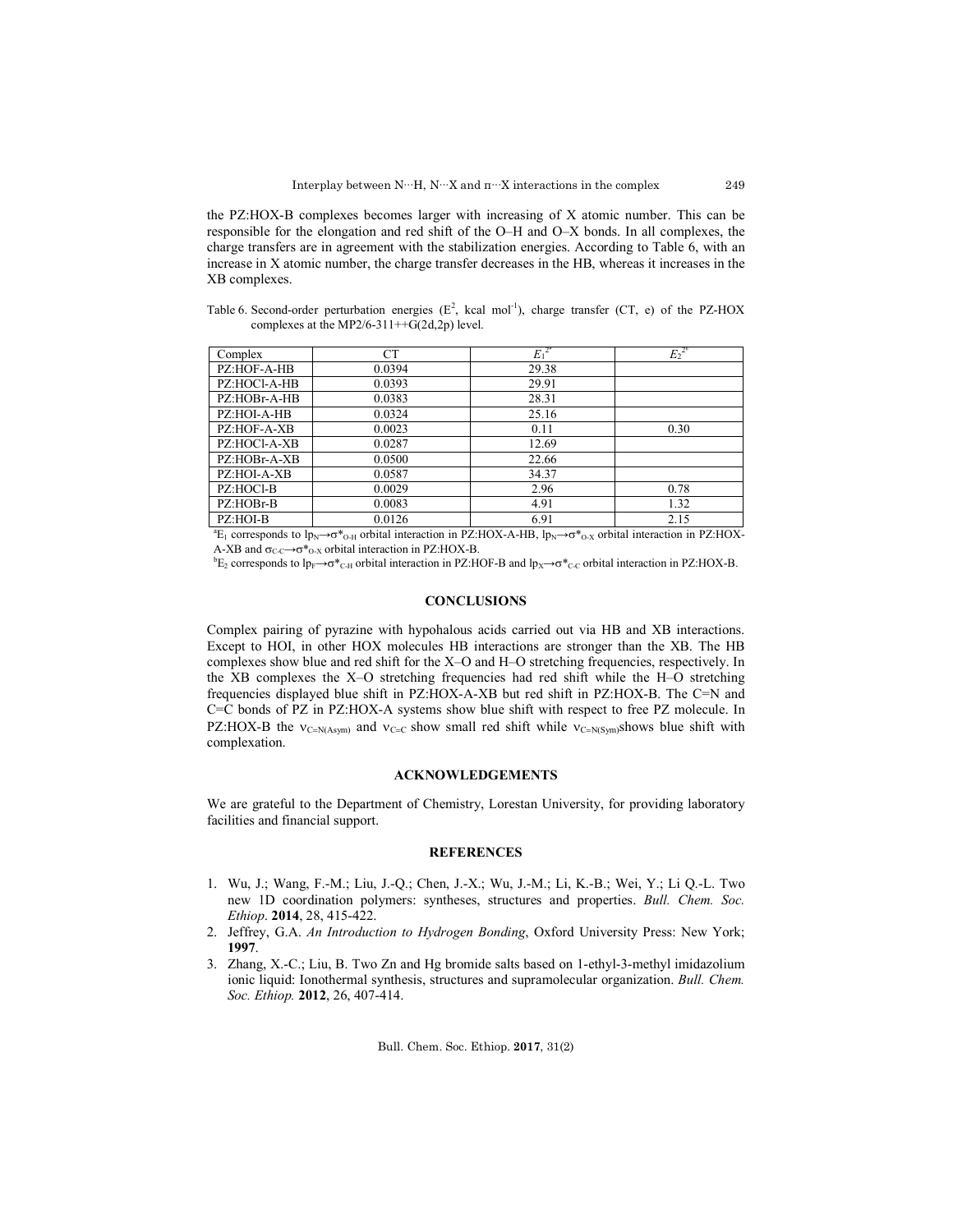### Abedin Zabardasti *et al.*

- 4. Assefa, Z.; Gore, S.B. Structural and spectroscopic studies of 2,9-dimethyl-1,10 phenanthrolinium cation(dph) with chloride, triflate and gold dicyanide anions. The role of h-bonding in molecular recognition and enhancement of π-π stacking. *Chem. Soc. Ethiop.* **2016**, 30, 231-239.
- 5. Czyznikowska Z. On the importance of electrostatics in stabilization of stacked guanine– adenine complexes appearing in B-DNA crystals. *J. Mol. Struct. THEOCHEM* **2009**, 895, 161-167.
- 6. Scheiner S. Detailed comparison of the pnicogen bond with chalcogen, halogen, and hydrogen bonds. *Int. J. Quantum Chem.* **2013**, 113, 1609-1620.
- 7. Auffinger, P.; Hays F.A.; Westhof, E.; Ho, P.S. Halogen bonds in biological molecules. *Proc. Natl. Acad. Sci. U.S.A*. **2004**, 101, 16789-16794.
- 8. Voth, A.R.; Hays, F.A.; Ho, P.S. Directing macromolecular conformation through halogen bonds. *Proc. Natl. Acad. Sci. U.S.A*. **2004**, 104, 6188-6193.
- 9. Li, Q.; Xu, X.; Liu, T.; Jing, B.; Li, W.; Cheng, J.; Gong, B.; Sun, J. Competition between hydrogen bond and halogen bond in complexes of formaldehyde with hypohalous acids. *Phys. Chem. Chem. Phys.* **2010**, 12, 6837-6843.
- 10. Battistutta, R.; Mazzorana, M.; Sarno, S.; Kazimierczuk, Z.; Zanotti, G.; Pinna, L.A. Inspecting the structure-activity relationship of protein kinase CK2 inhibitors derived from tetrabromo-benzimidazole. *Chem. Biol.* **2005**, 12, 1211-1219.
- 11. Metrangolo, P.; Neukirch, H.; Pilati, T.; Resnati, G. Halogen bonding based recognition processes: A world parallel to hydrogen bonding. *Acc. Chem. Res.* **2005**, 38, 386-395.
- 12. Politzer, P.; Lane, P.; Concha, M.C.; Ma, Y.; Murria, J.S. An overview of halogen bonding. *J. Mol. Model.* **2007**, 13, 305-311.
- 13. Palusiak, M.; Grabowski, S.J. Do intramolecular halogen bonds exist? Ab initio calculations and crystal structures' evidences. *Struct. Chem.* **2008**, 19, 5-11.
- 14. Lu, Y.X.; Zou, J.W.; Wang, Y.H.; Jiang, Y.J.; Yu, Q.S. Ab initio investigation of the complexes between bromobenzene and several electron donors: some insights into the magnitude and nature of halogen bonding interactions. *J. Phys. Chem. A* **2007**, 111, 10781- 10788.
- 15. Gilday, L.C.; Lang, T.; Caballero, A.; Costa, P.J.; Felix, V.; Beer, P.D. A catenane assembled through a single charge-assisted halogen bond. *Angew. Chem. Int. Ed.* **2013**, 52, 4356-4360.
- 16. Jentzsch, A.V.; Matile, S. Transmembrane halogen-bonding cascades. *J. Am. Chem. Soc.* **2013**, 135, 5302-5303.
- 17. Ormond-Prout, J.E.; Smart, P.; Brammer, L. Cyanometallates as halogen bond acceptors. *Cryst. Growth Des.* **2012**, 12, 205-216.
- 18. Solimannejad, M.; Pejov, L. Computational investigation of the weakly bound dimers  $HOX \cdots SO_3 (X = F, Cl, Br)$ . *J. Phys. Chem. A* **2005**, 109, 825-831.
- 19. Wu, W.; Zeng, Y.; Li, X.; Zhang, X.; Zheng, S.; Meng, L. Interplay between halogen bonds and hydrogen bonds in  $OH/SH \cdots HOX \cdots HY$  (X = Cl, Br; Y = F, Cl, Br) complexes. *J. Mol. Model.* **2013**, 19, 1069-1071.
- 20. Zeng, Y.; Wu, W.; Li, X.; Zheng, S.; Meng, L. Influence of the  $Li\cdots\pi$  interaction on the  $H/X \cdot \pi$  interactions in HOLi···C6H···HOX/XOH (X =F, Cl, Br, I) complexes. *ChemPhysChem* **2013**, 14, 1591-1600.
- 21.Solimannejad, M.; Alkorta, I.; Elguero, J. Stabilities and properties of O3–HOCl complexes: A computational study. *Chem. Phys. Lett.* **2007**, 449, 23-27.
- 22. Tang, Q.; Guo, Z.; Li, Q. A quantum chemical study of the structures, stability, and spectroscopy of halogen- and hydrogen-boned complexes between cyanoacetaldehyde and hypochlorous acids. *Spectrochim. Acta Mol. Biomol. Spectrosc.* **2014**, 121, 157-163.

Bull. Chem. Soc. Ethiop. **2017**, 31(2)

250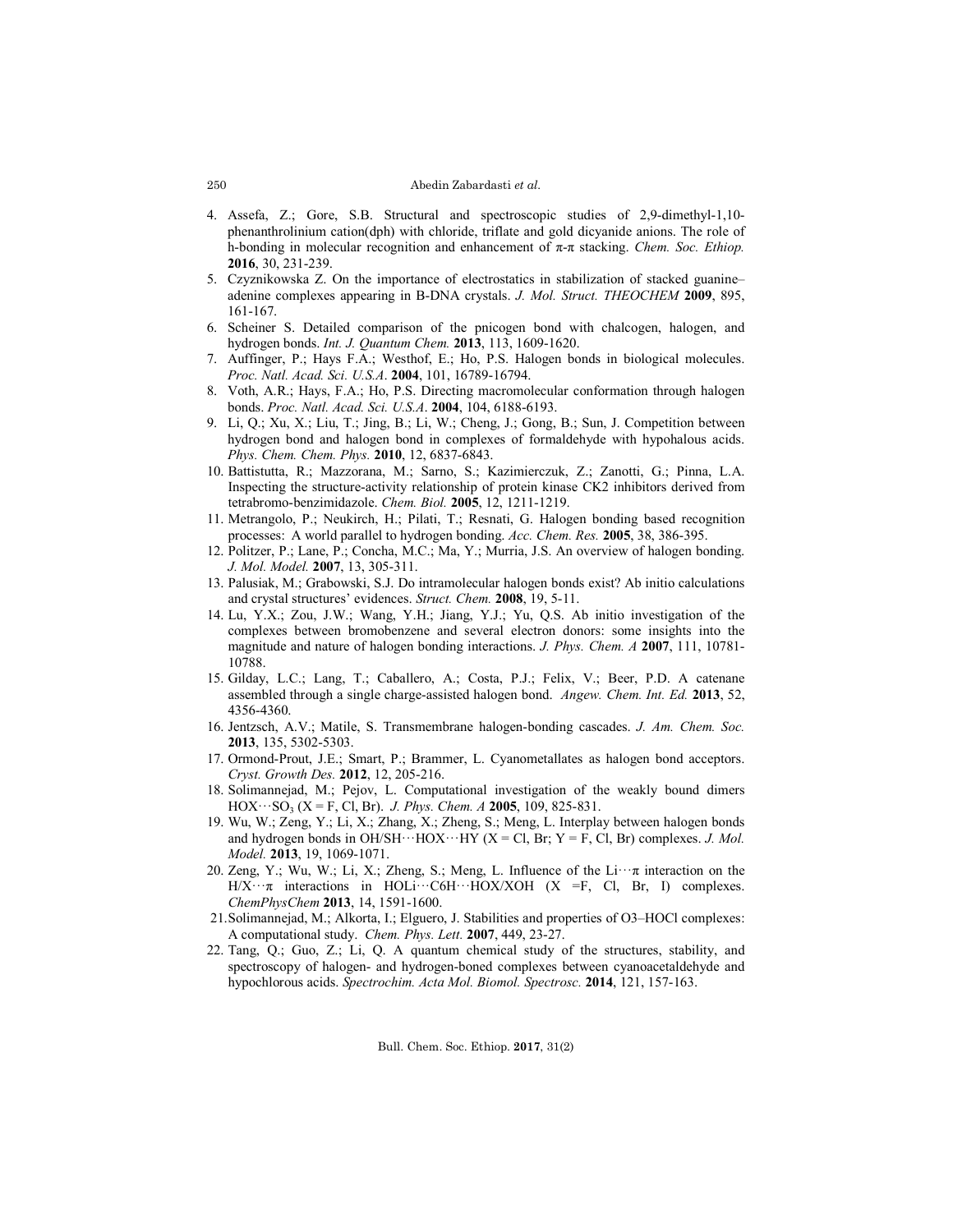- 23. Yuan, K.; Liu, Y.Z.; Zhu, Y.C.; Zhang, J.; Zhang, J.Y. Structures and properties of halogen bond and hydrogen bond formed between CH3SH and HOCl. *Acta Chin. Sin.* **2009**, 67, 499- 506.
- 24. Zhao, Q.; Feng, D.; Sun, Y.; Hao, J.; Cai, Z. Theoretical investigations of the H···π and X  $(X = F, C, Br, I) \cdot \cdot \pi$  complexes between hypohalous acids and benzene. *J. Mol. Model.* **2012**, 17, 1935-1939.
- 25. Zabaradsti, A.; Kakanejadifard, A.; Ghasemian, M. Theoretical study of molecular interactions of phosphorus ylide with hypohalous acids HOF, HOCl and HOBr. *Comput. Theor. Chem.* **2012**, 989, 1-6.
- 26. Solomon, S.; Garsia, R.R.; Rowland, F.S.; Weubles, D.J. On the depletion of Antarctic ozone. *Nature* **1986**, 321, 755-758.
- 27. Francisco, J.S.; Sander, S.P. Structure and thermochemistry of hydrochlorous acid, HOCl. *J. Chem. Phys.* **1993**, 99, 6219-6220.
- 28. McGrath, M.P.; Rowland, F.S. A comparative study of the diatomic halogen oxides in their ground electronic states. *J. Phys. Chem.* **1996**, 100, 4815-4822.
- 29. Thomas, E. Myeloperoxidase, hydrogen peroxide, chloride antimicrobial system: Nitrogenchlorine derivatives of bacterial components in bactericidal action against *Escherichia coli*. *Infect. Immun.* **1979**, 23, 522-531.
- 30. Poll, W.; Pawelke, G.; Mootz, D.; Appelman, E.H. The crystal structure of hypofluorous acid: Chain formation by O-H...O hydrogen bonds. *Angew. Chem. Int. Ed. Engl.* **1988**, 27, 392-393.
- 31. Rozen, S.; Mishani, E.; Kol, M. A novel electrophilic methoxylation (with a little help from fluorine). *J. Am. Chem. Soc.* **1992**, 114, 7643-7645.
- 32. Appelman, E.H. Nonexistent compounds. Two case histories. *Acc. Chem. Res.* **1973**, 6, 113- 117.
- 33. Glukhovstev, M.N.; Pross, A.; Radom, L. Acidities, proton affinities, and other thermochemical properties of hypohalous acids HOX (X = F−I): A high-level computational study. *J. Phys. Chem.* **1996**, 100, 3498-3503.
- 34. Panek, J.J.; Berski, S. Symmetry-adapted perturbation theory study of dimers and water complexes of hypohalous acids HOF, HOCl and HOBr. *Chem. Phys. Lett.* **2008**, 467, 41-45.
- 35. Roohi, H.; Nowroozi, A.; Eshghi, F. The gas phase hydrogen-bonded dimers of HOCl: A high-level quantum chemical study. *Int. J. Quantum. Chem.* **2010**, 110, 1489-1499.
- 36. Zhang, Z.; Shen, J.; Jin, N.; Chen, L.; Yang, Z. Possible dimers of hypochlorous acid (HOCl) arising from hydrogen- and halogen-bond interactions. *Comput. Theor. Chem.* **2012**, 999, 48-54.
- 37. Shen, T.; Huang, Z.; Guo, L.; Wang, H. An ab initio study on the insertion of radon atoms into hypohalous acids. *Inorg. Chim. Acta* **2012**, 386, 68-72.
- 38. Solimannejad, M. Computational investigation of the weakly bound dimers  $HOX \cdots SO<sub>3</sub>(X)$ = F, Cl, Br)*. J. Phys. Chem. A* **2005**, 109, 825-831.
- 39. Zabardasti, A.; Kakanejadifard, A.; Goudarziafshar, H.; Salehnassaj, M.; Zohrehband, Z.; Jaberansari, F.; Solimannejad, M. Theoretical study of hydrogen and halogen bond interactions of methylphosphines with hypohalous acids. *Comput. Theor. Chem.* **2013**, 1014, 1-7.
- 40. Meher, C.P.; Rao, A.M.; Omar, M. Piperazine-pyrazine and their multiple biological activities. *Asian J. Pharm. Sci. Res.* **2013**, 3, 43-60.
- 41. Moller, C.; Plesset, M.S. Note on an approximation treatment for many-electron systems. *Phys. Rev.* **1934**, 46, 618-622.
- 42. Frisch, M.J.; Pople, J.A.; Binkley, J.S. Self‐consistent molecular orbital methods 25. Supplementary functions for Gaussian basis sets. *J. Chem. Phys.* **1984**, 80, 3265-3269.